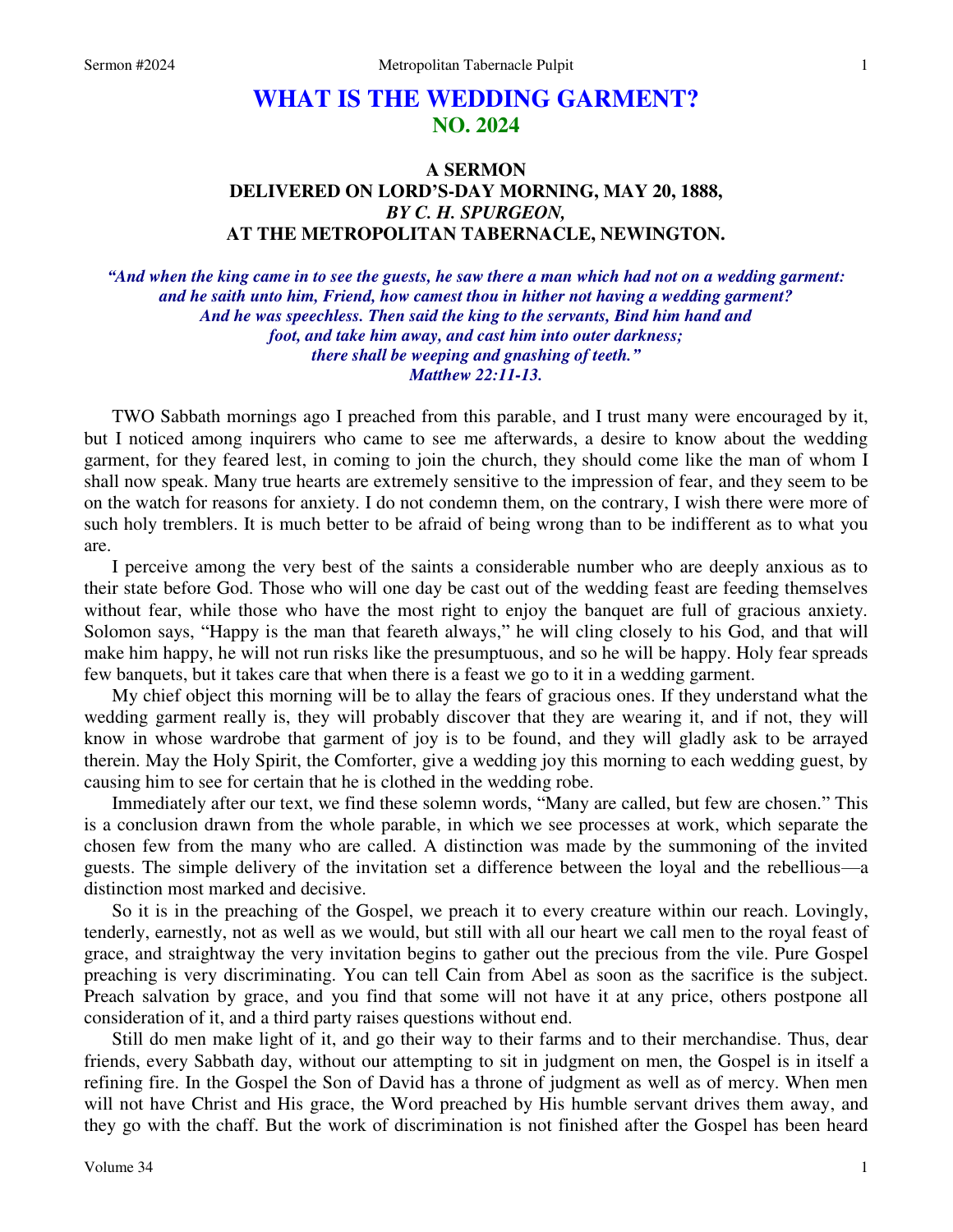and men have been brought into the church. Alas! even in the church division has to be made, indeed, it is there that this is most fully carried out. "His fan is in his hand, and he will thoroughly purge his floor." If He uses a scourge nowhere else, He will be sure to use it in His own temple.

Among the sheep there are goats, among the virgins there are foolish ones, and among the guests at the wedding feast there are those who have not on the wedding garment. Until we come to heaven itself we shall always discover necessity for the work of self-examination. Even in the apostolic college, Judas carried on his knavery, as if to warn us that no rank in service, no honor among brethren, no length of experience can screen us from the necessity of saying, "Lord, is it I?" when His warning voice says, "One of you shall betray me."

In our text we see a man who has hearkened to the invitation and has come into the feast, and thus has passed the first test, and yet he is unable to abide the second, he has been received by the servants, but he cannot deceive their Master. The King detects him as a spot in the feast, and he is cast out from the palace of mercy into the outer darkness, where there is weeping and wailing and gnashing of teeth. May none of us be of this sort.

I shall endeavor to answer four questions naturally arising out of the parable. First, *what is meant by the king's coming in?*—"when the king came in to see the guests," secondly, *what is the wedding garment?* Thirdly, *who is he that has it not,* and fourthly, *why did he stand speechless* when he was asked, "How camest thou in hither not having a wedding garment?"

**I.** May the Holy Spirit help us while we consider, first, WHAT IS MEANT BY THE KING IS COMING IN.

"The king came in to see the guests." They were all reclining at the tables, for "the wedding was furnished with guests." They gathered while the sun was up, but darkness covered the world outside when "the king came in to see the guests." They had feasted, and now the king came to honor the assembly.

*It was the crown and the culmination of the feast*. No matter how dainty the viands, nor how bright the hall, the feast has not reached its height till His majesty appears in gracious condescension. It is so with us, beloved, in reference to our greater King. When we are gathered in this house, which has often proved to us a palace of delights, we never reach the height of our desire till the Lord manifests Himself to us. You delight to hear the preacher, and to join in the song, and to say Amen to the prayer, but these are not all. Your heart and your flesh cry out for God, for the living God, you look to behold the King in His beauty.

When the glorious Father reveals Himself in Christ Jesus, then the Sabbath is a high day, for our prayer is answered, "Make thy face to shine upon thy servant." Our glorious King is not always equally manifest in our solemn assemblies. Doubtless because of our sins He hides Himself. In truth He is always with us, for the feast is His, and the hall is His, and every guest is brought in by His grace, and every dish on the table is placed there by His love, but yet there are times when He is specially seen among His people. Then our communion with the Father, and with His Son, Jesus Christ, is sweet indeed.

*These are seasons of gracious visitation,* times of refreshing from the presence of the Lord. When the King comes into the assembly, the preaching of the Word is in demonstration of the Spirit, and in power. Then the day of Pentecost has fully come, the Spirit is abundantly outpoured, souls are saved, saints are edified, and Christ is glorified. The spiritual soon detect the divine presence, and the shout of a King is heard in the camp. When I think of it, my heart cries out with Isaiah, "Oh that thou wouldest rend the heavens, that thou wouldest come down, that the mountains might flow down at thy presence!" The presence of our God brings with it heavenly happiness, solemn content, and overflowing joy. Well does Dr. Watts sing—

> *"The King Himself comes near, And feasts His saints today; Here we may sit and see Him here,*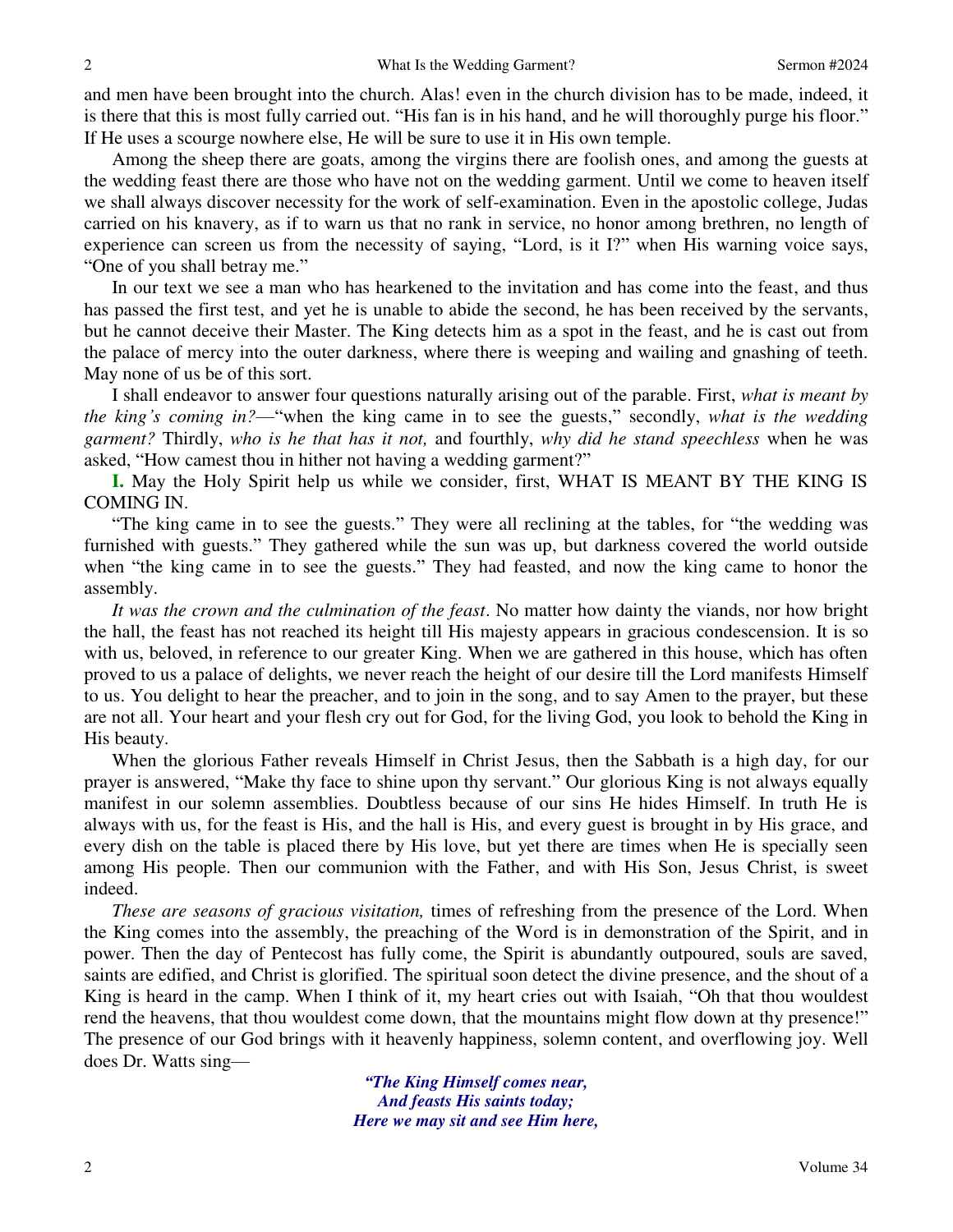*And love, and praise, and pray."*

*"One day amidst the place Where my dear God hath been Is sweeter than ten thousand days Of pleasurable sin."*

Beloved friends, you know better than I can tell you when the King is near, and you know sorrowfully when He is not in the assembly. Alas, from how many congregations is He absent, and that absence unmourned! When the Lord is gone we spread our sails, but there is no wind, we bring the sacrifice, but there is no fire. The wedding would have been a failure without guests, but what would the feast have been if the host had refused to come in and see the guests? But the King came in in due time. Ay, came in among that crowd of wayfarers gathered from the highways at a moment's notice, and His presence crowned the festival with honor and rapture.

This coming in to see the guests indicates *a glorious revelation of Himself*. When the King saw the guests, the guests saw *Him*, but inasmuch as His sight of them was the more important sight of the two, the chief thing is mentioned while the minor matter is implied. Do we know what it is to see God? This is the special privilege of the pure in heart. When the Lord's way is in the sanctuary, then His sanctified ones behold Him. Spiritual eyes have looked to Jesus by faith, and He says, "He that hath seen me hath seen the Father."

Have you never been like John in Patmos, ready to swoon away because of the revelation of the Father in Christ? When Jesus has been set forth evidently crucified among us, we have in Him beheld the face of the great King, and our hearts have leaped for joy, so that we have been ready to leap into heaven itself if the word had been given. When Augustine read those words, "Thou canst not see my face and live," he was bold enough to answer, "Let me die to see thy face."

Blessed vision!

*"Lord, let me see Thy beauteous face! It yields a heaven below; And angels round the throne will say, 'Tis all the heaven they know."*

The King delights to see His guests, and His guests delight to see Him. Then is our worship full of bliss, and no place out of heaven is so like to heaven as the place of our assemblies. We read in the Gospel of John, "Then were the disciples glad when they saw the Lord," and well they might be. Then are we glad also when we distinctly discern Him as our Lord and our God. My own soul knows this joy unspeakable, but because it is unspeakable, I say no more.

For the King to come in and see the guests includes *a manifestation of special favor*. He comes in, not to judge the guests, but to look upon them. You that were here last Thursday night will remember my text, "Look thou upon me, and be merciful unto me, as thou usest to do unto those that love thy name." The Lord is accustomed to look with favor upon those who love His name, for He is pleased with them.

O brothers and sisters, when the love of God is shed abroad in our hearts by the Holy Ghost, when the Father lifts upon us the light of His countenance, then our summer weather is come. Can anything be compared with the favor of God? The smiles of kings, the friendships of emperors—do not mention them in the same day. Some of you know that the Lord loves you, yea, that He loved you from before the foundation of the world, and He will love you when the world has ceased to be.

Oh that the King would come here this morning in that sense, and look into all your faces, and give you all the full assurance that you are in His heart, and shall be there to all eternity! Oh that this whole church may be a living temple in which the Lord shall delight to dwell, may every stone of it be brilliant with the reflected light of His favor, may all our testimonies and labors be acceptable unto Him, and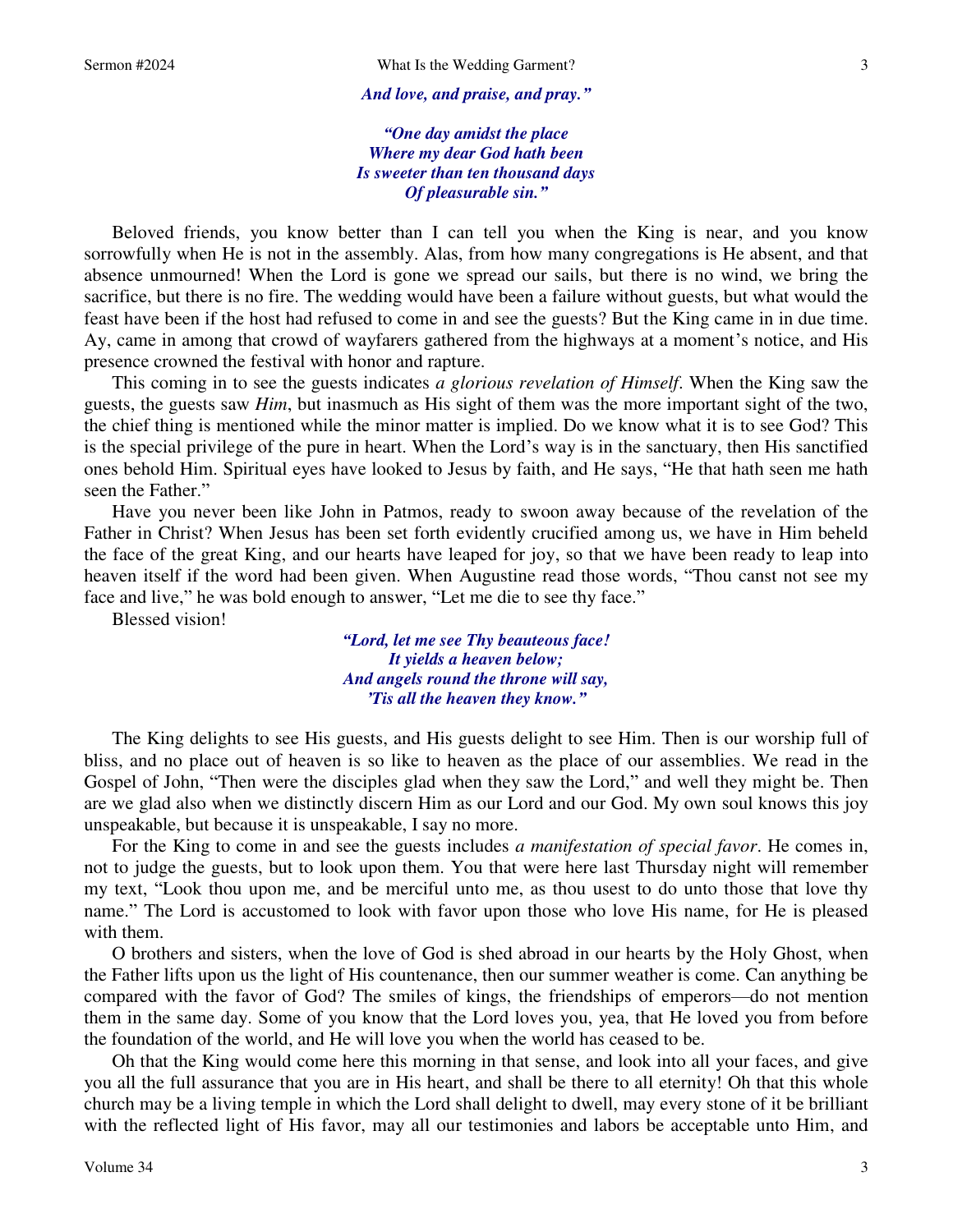may He be very gracious at the voice of our cry! O JEHOVAH, manifest Yourself here as You did between the cherubim! For Your sake we have borne reproach, Lord be our glory! We have held fast Your truth, we beseech You, let the light of Your countenance encourage us!

But here is the solemn point to which I call your attention; this visitation brings with it *a time of discovery and searching of heart.* When the King comes in to see the guests, the light grows stronger, and hidden things are revealed, for all things are naked and open to the eyes of Him with whom we have to do. When the Lord visits His church, His fire is in Zion, and His furnace in Jerusalem, then the man without a wedding garment is winked at no longer.

You can go on sleeping as a church when God is away, and no members will fall off, for those who know not the Lord will come in and go out among you as aforetime. The dead will remain quiet till the Lord sounds the trumpet of resurrection, mere professors will not know that they are making a false profession, but will remain at ease in our solemn feasts. But when the King comes in all things are changed. "Who may abide the day of his coming? and who shall stand when he appeareth? for he is like a refiner's fire, and like fullers' soap."

You cannot receive abundant spiritual life into the church without the discernment of the unworthy, and the expulsion of the spiritually dead. One goes away because he is offended at the doctrine, another is grieved at the heart-searching experience, and a third feels himself too sternly rebuked as to his life. Thus the Lord's visitation of grace becomes an assize of judgment, and the finger of the Lord writes upon the wall, "Thou art weighed in the balances, and art found wanting." If the Lord our God were to come into His church today there would be an awful shrinkage among the number of His guests, a panic would seize the assembly, and the door would be blocked with men hastening to escape His eye.

Look how the king's discernment is recorded in the text. One man only had refused to put on a wedding garment, but the king at once fixed His eye upon him. The Savior, by a kind of heavenly charity, mentions only one intruder, but I fear we must regard the one as the type of many. If the King should come in at the time of our communion, I am afraid He would detect more than one. Still, if there were but one, he would concentrate His gaze upon that one, and speak to him by himself.

If you are the only person who has dared to enter the church knowing that you are not converted, the King will spy you out. If you make a profession of religion out of bravado, and keep it up by sheer deceit, you may hide yourself away among your family connections, or think that your respectability will screen you, but you are mistaken. You have to deal with one whose eyes are as a flame of fire, and He will so unmask you that you will not have a word to say in your own defense.

This is a solemn matter. It will not make the true-hearted wish the King to stay away, but those who are willful deceivers may well tremble. The King does come to this church. He is especially present in the midst of this people, and the consequence is that His judgment is strict with us. I have seen the rod of His discipline here in a very striking manner. I have seen the fair professor wither in the heat of love, and the rootless Christian dried up in the noontide of grace. He might have gone on very well in any other church, but he has not been able to abide the brandished sword of the Spirit, and its dividing asunder soul and spirit, joints and marrow. He has not been able to sit it out, but has been obliged to go away and find an easier rest.

Just in proportion as we really have the King in the midst of us making glad the saints, we shall have the King in the midst of us discerning the false and casting them out, first into the outer darkness of the world, which lies in the wicked one, and at last into the outer darkness of weeping and wailing and gnashing of teeth. Still, be the result what it may, our prayer this morning is, "God be merciful unto us, and bless us; and cause his face to shine upon us."

**II.** Now I would answer the second question, WHAT IS THE WEDDING GARMENT?

You are probably aware that this has been a point greatly disputed among theologians. Is the wedding garment justification, or sanctification, or what? I am not going to be theological and bring doctrinal matters to the text, but I shall read the parable as it stands, and interpret its details by its general run. It is called a *"wedding* garment"—a garment suitable for a marriage feast. Let us translate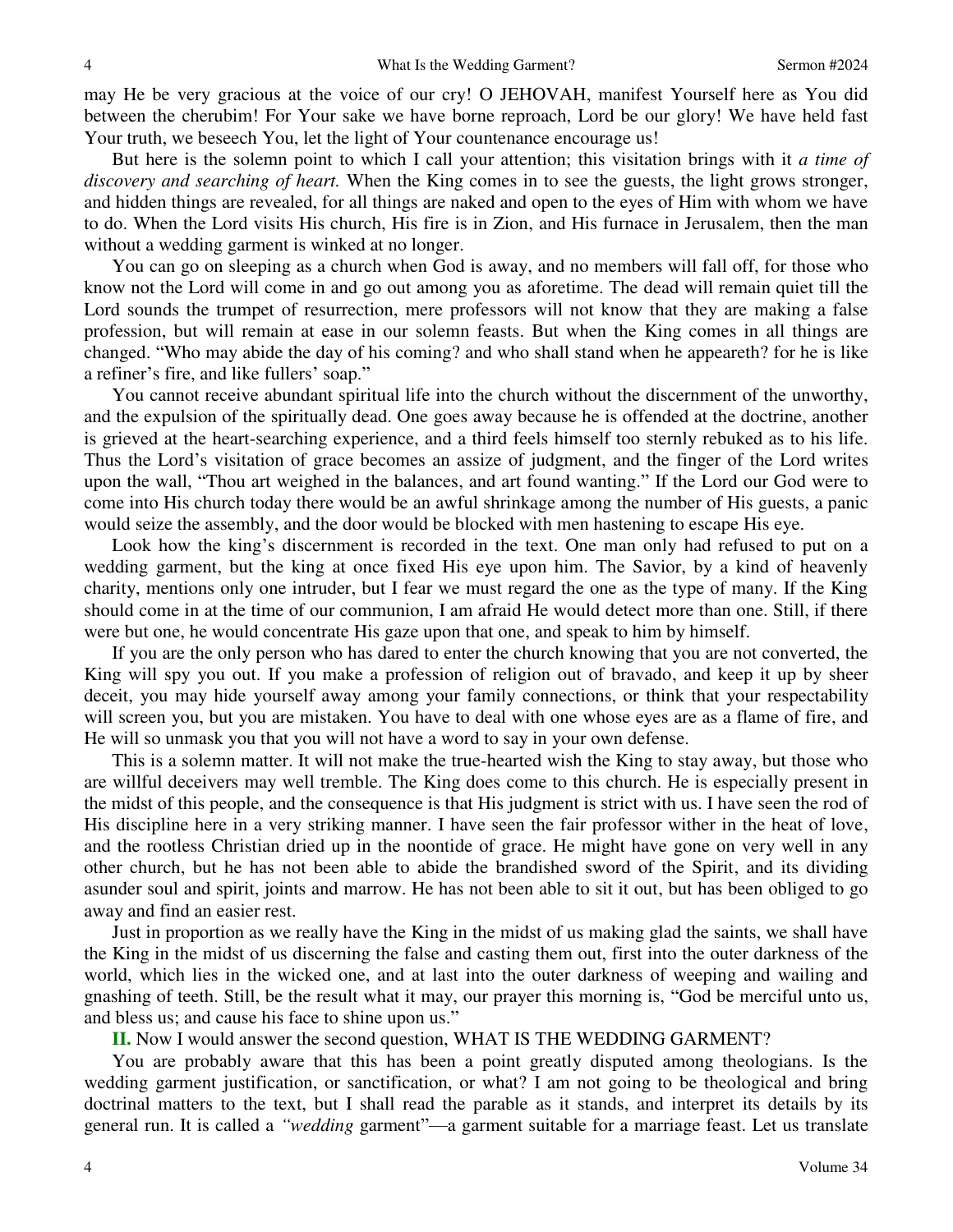the figure, rather than attempt to rivet a doctrine to it. What does a wedding garment mean? What is that which we must have in connection with our Lord's marriage or be cast out forever?

I think I may say plainly that it must signify *a distinguishing mark of grace*. Everybody does not wear a wedding garment, he who wears it has put it on because he is a wedding guest. You know the wedding guest at once by his attire. He dresses in a way which would be considered singular if he were so arrayed every day. Your steady citizen indulges in a white waistcoat on the nuptial occasion, but he never dreams of going down to his office in the city in such gear.

True members of the church of God wear a distinguishing mark. If you are not different from other people, you have no right in the church of God. If a servant can live with you for years and never discover your love to God, I should think there is none to discover. If you are just the same as those you lived with in your former days, if you have undergone no change, and are like the rest of men, you have not the distinguishing mark which sets forth your right to be in the church of God. There ought to be a something about us which sets us apart—a something which can be seen and understood by common people, even as a wedding garment could be seen, and its meaning at once perceived. Your religion must not require a microscope to perceive it, nor should it be so indistinct that few can discover any meaning in it. It should be as visible as the white garment which was worn by Easterns at a marriage. Is it so?

I may boldly add here that the wedding garment was a distinguishing mark of grace, for as these people were fetched in from the highways they could not have provided themselves with wedding garments. It is the custom in the East for a king to provide robes for his guests, therefore this wedding garment was a mark of grace, freely given and received. Is there, then, a something about you which the Lord in love has given you? Do you differ from others, not in natural attainments, but in spiritual grace? Does the difference mainly lie in what God Himself has done for you? That is the question involved in the symbol of the wedding garment.

Do you differ from what you used to be? Do you differ from what you were years ago? Do you differ from those with whom you used to associate, so that you seek other company and turn aside from those who once were charming fellows to you? If so, you have on the wedding garment. It is a distinguishing mark. I do not mean to put this in a way that would grieve anybody here unless they ought to be grieved, but if they ought to be grieved, then we would have them cry to God for renewal by His grace. May the Lord make you to wear His livery! May He give you the spot of His children, and cause you no longer to be of the world! A distinguishing mark is plainly the first meaning of the wedding garment.

In the next place, it was *a symbol of respect for the king*. To be fit for His company, the dress must be special. The absence of such a dress was, in the case before us, the badge of irreverence and disloyalty. This man said to himself, "I will feed at the feast without acknowledging its intent. Whoever stops me, I will push my way in, and I shall sit there in my everyday garments, to let the king know that I do not respect Him in the least, and will not wear the robes He provides." It is as if you had lost a son, and some wretched man should say, "I will attend the funeral in a wedding suit. I shall thus wound the feelings of the mourners, and show my contempt for the whole affair." What an insult it would be!

To turn the picture. Suppose you were being married, and somebody forced his way into the wedding dressed in mourning, with crape upon his hat, and black kid gloves upon his hands? What a wanton insult! If such impudence were met with a horse-whip, who would be surprised? Now, this man acted in that fashion, he had no respect for the king, he showed his traitorous nature in the worst possible manner, spiting the king in his own halls upon a tender occasion.

Dear friends, I trust that you can truly say, "I have on the wedding garment of reverence for the King. I do not despise the Lord God, but I bow before Him in true worship. I would come into His church, not to dishonor Him, but to give glory to His name." The wedding garment was a token of respect to Him who had provided the feast and presided over it, judge you this day whether you have on the wedding garment, by inquiring whether you honor and reverence the Lord God, and labor to be obedient to Him in all things.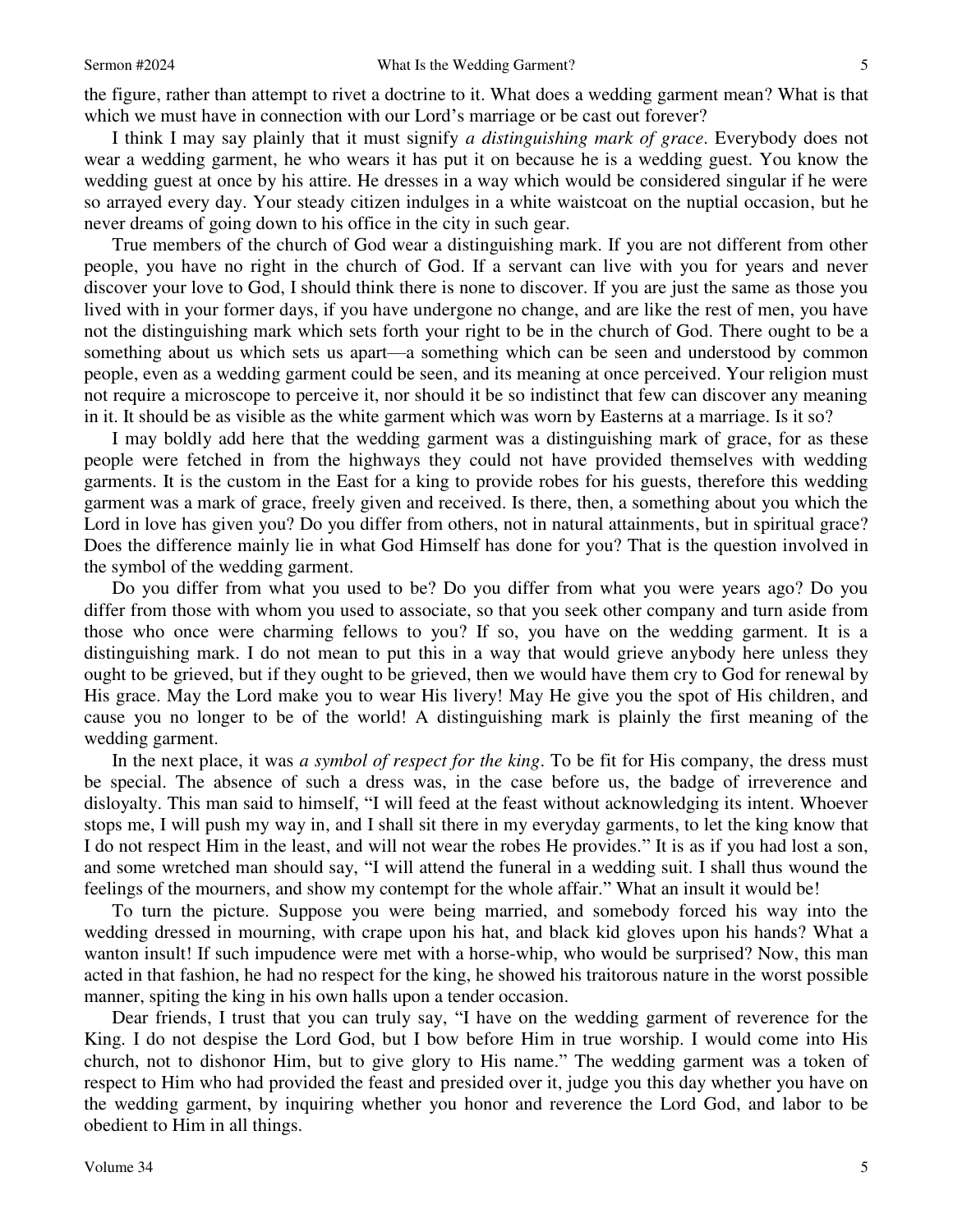The wedding garment was, moreover, *a token of honor for the Prince*. Those who put on the wedding garment did as good as say, "We join in the joy of the Prince, and come hither today to show our attachment to Him, and to wish Him joy of His bride."

My hearers, do you feel a love to the Lord Jesus Christ? Many do not. I grieve to say we have a race of men sprung up nowadays who call themselves Christians, who pour contempt upon His precious blood, and ridicule the substitutionary sacrifice. Dreadful assertion! but it is a matter of fact. The name of Jesus, why, it is to our lives what the sun is to the skies, what the rivers are to the plains. Nothing makes us so glad as thoughts of Jesus. I am sure when I hear a sermon about Christ, my Master, my very heart grows warm within me. Is it so with you? Well, then, you have on the wedding garment, that is to say, you do truly, though it be but in a simple way, pay homage to the Prince of Peace, you love the name and person of Jesus, and you come into His church because you do so.

The wedding garment also signified *a confession of sympathy with the great occasion*. Every man who ate of the fatlings, every man who drank of the wines, every man who gave his presence, was a helper in the honors of that wedding feast, save only this one intruder, who would not even pretend to join in the joy, for he refused the simple act of putting on a robe fit for the feast.

Dear friend, do you feel sympathy with the Lord's purposes of grace? Do you rejoice that Jesus finds a bride among our race? Do you bless God for the covenant of grace, which includes incarnation, redemption, and sanctification? Do you bless the name of the incarnate God for taking into everlasting union with Himself a people prepared of the Lord? Well, then, you are in sympathy with the marriage of the Lamb, and you have a right to be present at the feast. You evidently wear the wedding garment which denotes your joy in Christ, your interest in His church, your part and lot in the joyous work of His salvation.

The wedding garment means, in a word, *conformity to the requirements of the occasion*. It was a wedding, and the guests must put on a suitable dress. This man refused to put it on. He was proud, and would not wear the gift of grace, he was self-willed, and must needs be singular, and show his independence of mind. The regulation was by no means irksome, and to the rest of the guests the commandment was not grievous, but this man would have his own way in defiance of the Lord of the feast. What could come of such folly?

Now, beloved, one of the requirements of the feast is, that you with your heart believe on the Lord Jesus, and that you take His righteousness to be your righteousness. Do you refuse this? If you will not accept the Lord Jesus as your substitute, bearing your sins in His own body on the tree, you have not the wedding garment. Another requirement is that you should repent of sin and forsake it, and that you should follow after holiness, and endeavor to copy the example of the Lord Jesus. You are to possess, as the work of divine grace, a godly and upright character. Have you such a character? Even though you are not perfect, inasmuch as you follow after righteousness, you have the wedding garment. You say that you are a Christian, do you live like a Christian? Are you in a position and condition which agree with the Gospel feast? If so, you have on the wedding garment.

Those who came unto the feast were, when they came, both bad and good, so that the wedding garment does not relate to their past character, but relates to something with which they were invested when they came to the banquet. The putting on of a wedding robe cannot refer to an elaborate ceremony, or a feat of the intellect, or to a deep experience of the heart, and yet it involved joining in the wedding, or not joining in it. It involved reverence for the King, and homage to the Prince, and sympathy with the whole matter. Look well to yourselves, and see whether you truly yield yourselves to the Lord, and agree with Him in the whole matter.

#### **III.** Thirdly, WHO IS THE MAN THAT HAS NOT ON THE WEDDING GARMENT?

I should say, first, *he is the man who rejects God's revealed Gospel that he may follow his own thought and his own wisdom.* He says that he is loyal to Christ, and he expects all his fellow guests to be firm friends with him, for is he not in the banquet as much as they are? But he does not mean by loyalty what they mean by it. He is among believers, but he is not truly of them. He talks about atonement, he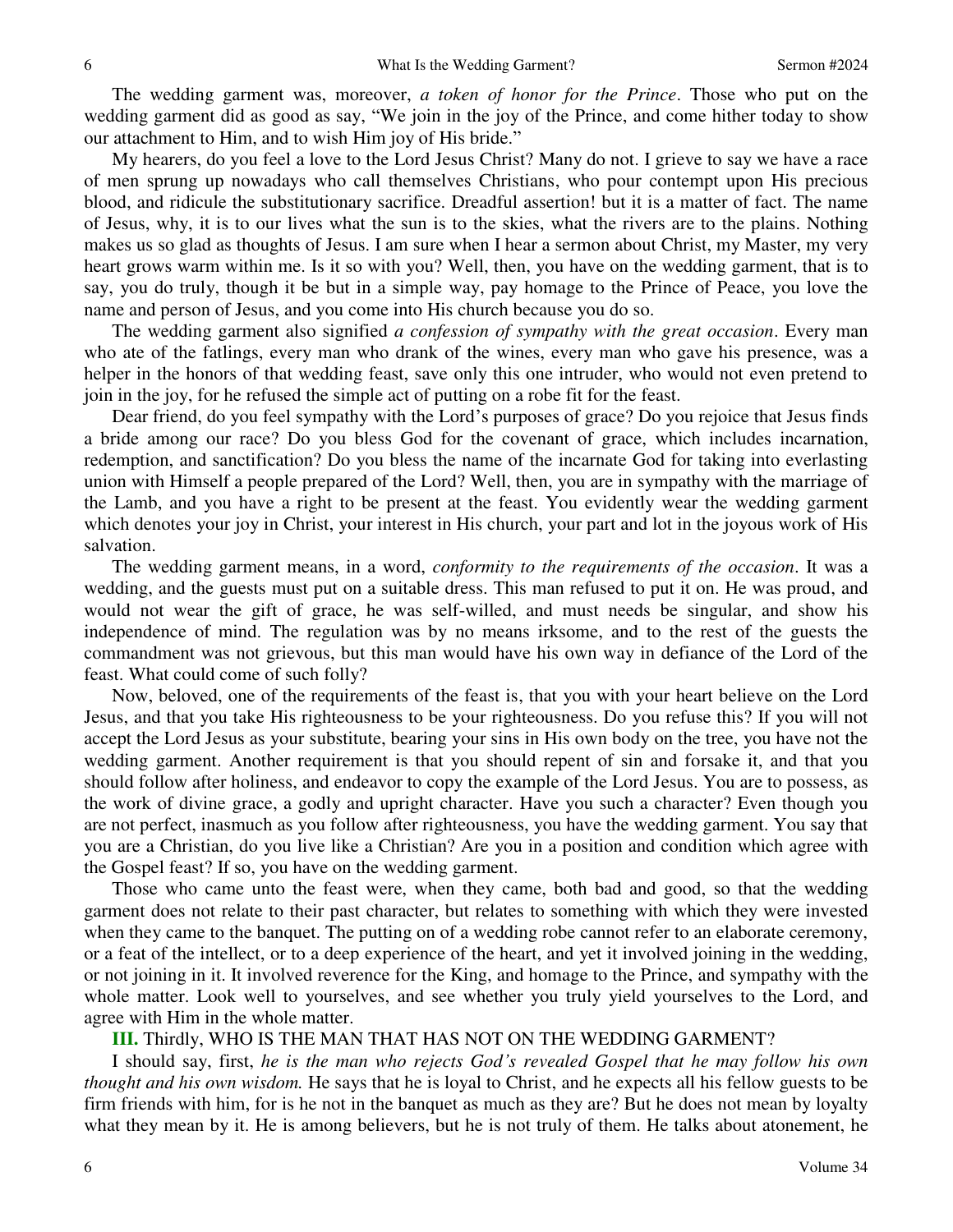does not mean substitution. He talks about the divinity of Christ, he does not mean the Godhead of Christ. He talks about justification by faith, but he does not mean the old-fashioned doctrine. He speaks of regeneration, but means evolution. He girds himself with the garment of philosophy, but he refuses the robe of revelation, for the cut of it is too old-fashioned for him.

He is no more a wedding guest than he is a merry-andrew, perhaps, not so much so. He wears raiment in which the robe of righteousness and the garments of gladness are not to be seen. The looms of free grace and dying love have never woven him a wedding dress. His robe is not of God's provision, it is from his own wardrobe. He glories in his own culture, and not in the revelation of God, nor yet in the work of divine grace upon the heart. He is in the church, but he is not in Christ. He has a name to live, but he is dead.

The next person who has not on the wedding garment is *the man who refuses the righteousness of God* because he has a righteousness of his own. He thinks his work-day dress good enough for Christ's own wedding. What does he want with imputed righteousness? He mocks it as immoral. He who is himself immoral! What does he want with the precious blood of Jesus? He does not need to be washed from crimson stains. He writes a paper against the sensuousness of those persons who sing—

### *"There is a fountain filled with blood Drawn from Immanuel's veins."*

His own righteousness, though it be of the law, and such as Paul rejected, he esteems so highly that he counts the blood of the covenant an unholy thing! Ah me, the insolence of self-righteousness! Its pride is the very chief of sins, for it slights the righteousness of God. Practically, the self-righteous man does not see any wedding in the Gospel system, he does not see anything in the Gospel to make him glad, nothing for him to sing about, nothing to make him shout for joy of heart. He will not praise the Prince. Not he! He is under the law, and he is content to be a slave, he is trying to save himself by his own works, and law knows no holidays. He is not a wedding guest but a mere drudge.

Another sort of person *has profession without feeling*. If he were outside of the church his conscience might trouble him, he has come inside of it, and now he says to himself, "It is all right." He does not care to watch his feelings, he never had any, he would rather not have any. To the power of the Word he is a stranger, though he knows the letter of it. As to repentance, and the burden of sin, he never knew them, and does not want to know them. He thinks Mr. Bunyan must have been superstitious or morbid when he wrote "Grace Abounding."

Joy in the Lord is equally a thing unknown to him, for he hates all excitement. He has no solemn depressions and no raptures, for he has no spiritual life. As he has no holy feeling, so he has no holy action, he is a Christian, he says, but having put up the sign-board, he drives no trade. His religion operates far more upon his boots and his hat than it does upon his heart, that is to say he comes out respectably dressed on a Sunday, but his religion never affects his conduct. Nobody can find much fault with him except that he is as dead as a door nail. He commits no gross sin, he certainly performs no brilliant deeds of piety. Spiritually he is a very well washed corpse—that is all.

We have others who are in the church, *who think that what they have done themselves, or what nature has done for them, is quite enough*. They do not seek anything supernatural. They do not want any wedding garment more than their everyday coats. They are quite reputable in appearance even now, and with a little touching up they will be good enough without the new birth, and without the Holy Spirit.

Alas, my hearers! all that nature can ever do for you will leave you on the wrong side of heaven. You may cultivate nature to its utmost, it will never bring forth the fruits of the Spirit. "Ye must be born again." If you have not come into living contact with a living Savior by the work of the Holy Ghost you may be in the church, but you are not in Christ, and have not on the wedding garment.

7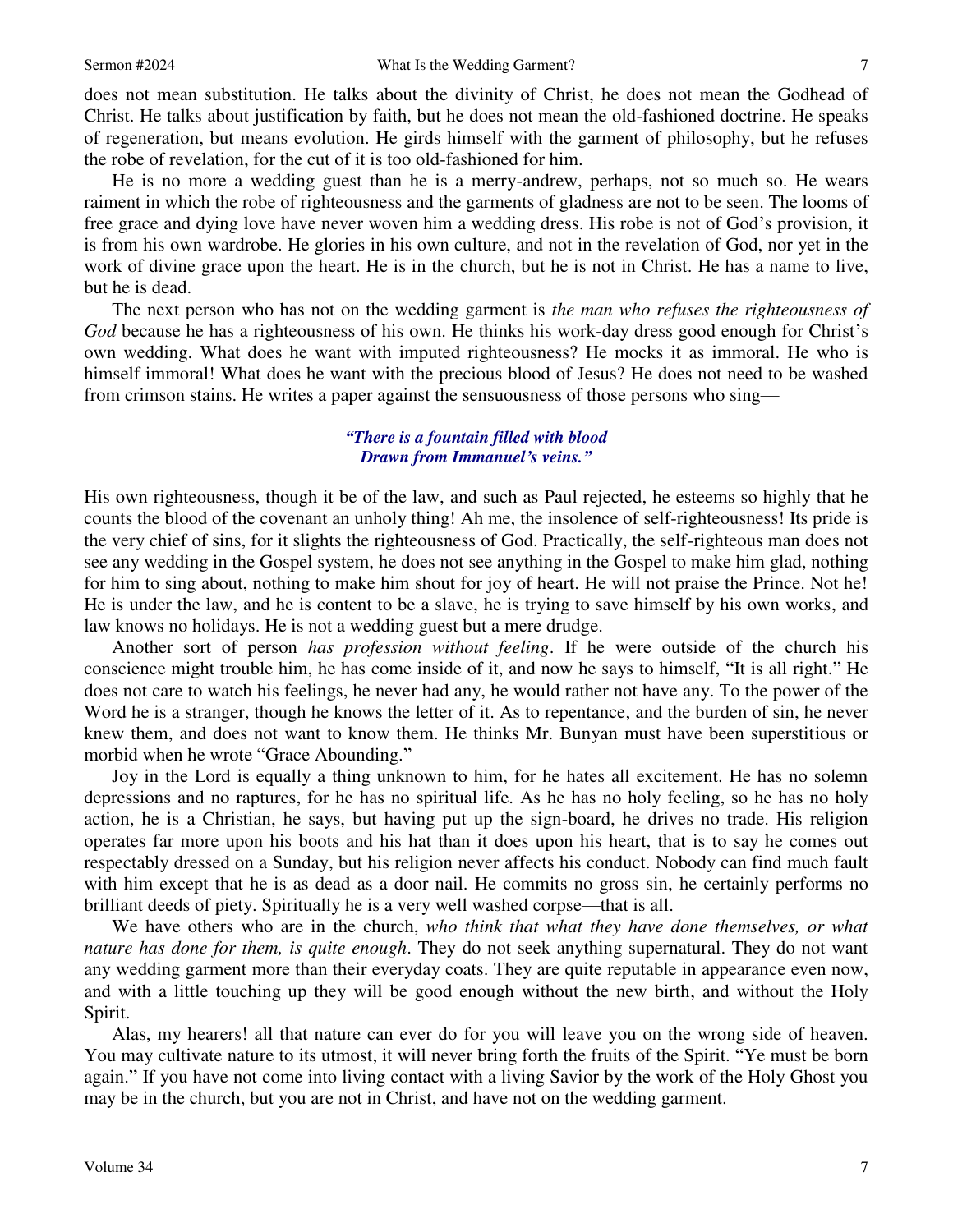Why, some dare to come into the church who *have not even common morality*. It is shocking we should have to say it, but nowadays, we meet with those who call themselves Christians who can drink upon the sly, who can commit uncleanness with their bodies, who can be dishonest in their trading, who can be liars, who can hate their own flesh and blood and be at enmity with their brethren, and yet dare to come to the communion table.

In the highlands of Scotland it was at one time difficult to get Christian people to come to the Lord's table, for they so trembled under a sense of their unworthiness. We do not want to push this too far, but that is a great deal better than that unholy daring, which is to be found in the minds of so many who serve Christ and Belial. God save His church from degradation! Unholy professors have not on a wedding garment, their outward robes by no means befit the King's feast, but they are a dishonor to Him.

I do not see how that man can be said to have on a wedding garment *who takes no interest in the work of the church.* You see when a man puts on the wedding garment, he did as good as say, "I am interested in the wedding. I wish God's blessing to the bride and bridegroom." But many come in now to the King's feast who do not care a snap of the finger for the church of God, nor for Christ either. They come in because a sort of selfishness makes them anxious to be saved, but as to the bride, the Lamb's wife, they do not care whether she starves or flourishes. Sad and wretched business this! If members of the church only can distribute tracts or attend meetings for prayer—if they are doing this, and show an interest thus in the wedding—they have on the wedding garment. But if all they do is simply to hear, either to criticize or to enjoy, but never work for Christ, nor pray for Christ, they have no sympathy in the wedding feast, and therefore they have not on a wedding garment.

**IV.** To close, WHY WAS THIS MAN SPEECHLESS?

We do not often meet with people who have no excuse. Excuse-making is the easiest trade out. A man can make an excuse out of nothing at all, or out of what is less than nothing, out of a direct lie. But here was a man who could not speak? Why was that?

Well, I think, first, *the affront was too bare-faced*. "How camest thou in hither?" If he did not like the king he should have kept outside. There was no need why he should come in at all, and there display his malice. If any of you are resolved to be lost, you need not add to your eternal ruin by making a profession of religion, for hypocrisy is a superfluity of naughtiness. But this man willfully refused the wedding garment. Now those dear souls I mentioned at the beginning of the sermon do not willfully refuse the Lord's grace, I am sure they do not. Oh no, they are afraid they are not right, but they do not wish to be wrong. Such are not among those whom this parable condemns.

Next, *the affront was so audacious.* "How camest thou in hither?" said the king. He must have pushed by the deacons at the door. The fellow would come in. When the king said, "Bind him hand and foot," I think it was because he had used hand and foot to get in. He would get in, he said, "I will get in. I will defy the king to His face, and sit in among his guests without a wedding garment." You, dear friend, do not wish to do that, I am sure it is the last thing you would do. Why, we have to persuade you to come in at all, for you are so tenderly jealous lest you should be mistaken. Do not let this parable condemn you.

But why was the man speechless? I answer once more, *because it was the King Himself who spoke to him.* Ah! If I speak to you, what am I but flesh and blood? You do not mind me! But if the King Himself were here today, and He said to any one of you, "Friend, how camest thou in hither not having a wedding garment?" the tone of His voice, the glory of His presence, would flash in upon your hearts, you would be obliged to feel it, and you could not invent an answer. If you do not love Him, if you have no reverence for Him, no sympathy with His Son, you will be speechless before His bar.

Lastly, the reason why he was speechless was because, even if he could have spoken and been free from terror, *there was nothing to be said*. He could not cry, "Lord, I did not know it." He saw all the rest with wedding garments on. He could not say, "Lord, I could not get a wedding garment," each one had received a garment gratis, and he might have received the same. He could not say, "Lord, I was pushed